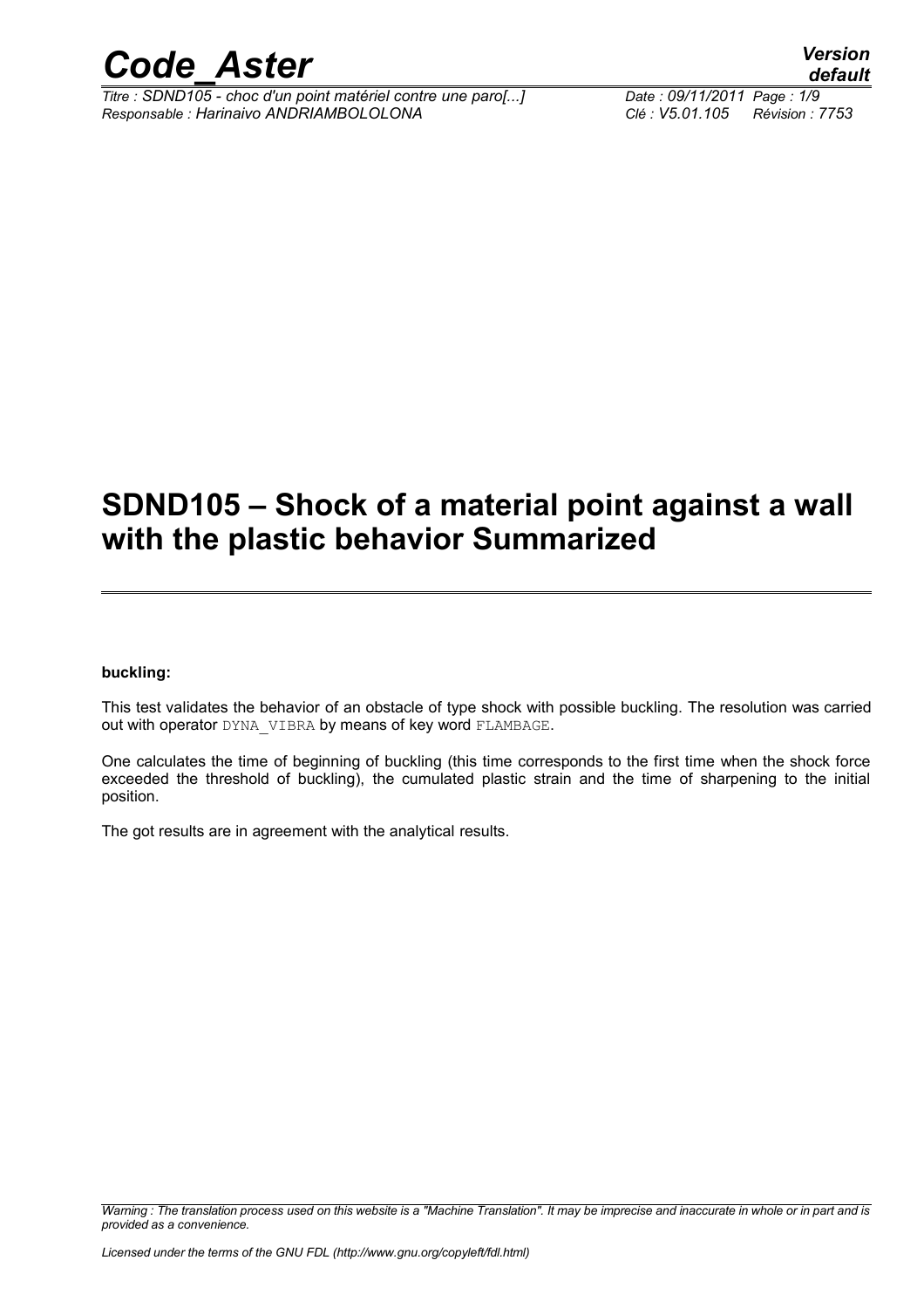*Titre : SDND105 - choc d'un point matériel contre une paro[...] Date : 09/11/2011 Page : 2/9 Responsable : Harinaivo ANDRIAMBOLOLONA Clé : V5.01.105 Révision : 7753*

*default*

### **1 Problem of reference**

### **1.1 Geometry**



### **1.2 Properties of the material**

 $K = 10^{-7} N/m$  $M = 1$   $kg$ 

the reaction force *Fext* depends on the compression of the wall which follows the model below:



With:

 $K_1 = 1 N/m$  $F_{\eta} = 1 N$  $F_{seuil} = 0.5 N$  $K_2 = 0.5 N/m$ 

### **1.3 Boundary conditions and loadings**

One imposes the displacement of the mobile mass *M* along the axis Des. *x*

### **1.4 Initial conditions**

On initial time, the mobile mass is right in contact against the wall (initial clearance no one) with an initial velocity equalizes with 2*m*/*s* .

The wall did not undergo yet plastic strain (wall not flambe).

*Warning : The translation process used on this website is a "Machine Translation". It may be imprecise and inaccurate in whole or in part and is provided as a convenience.*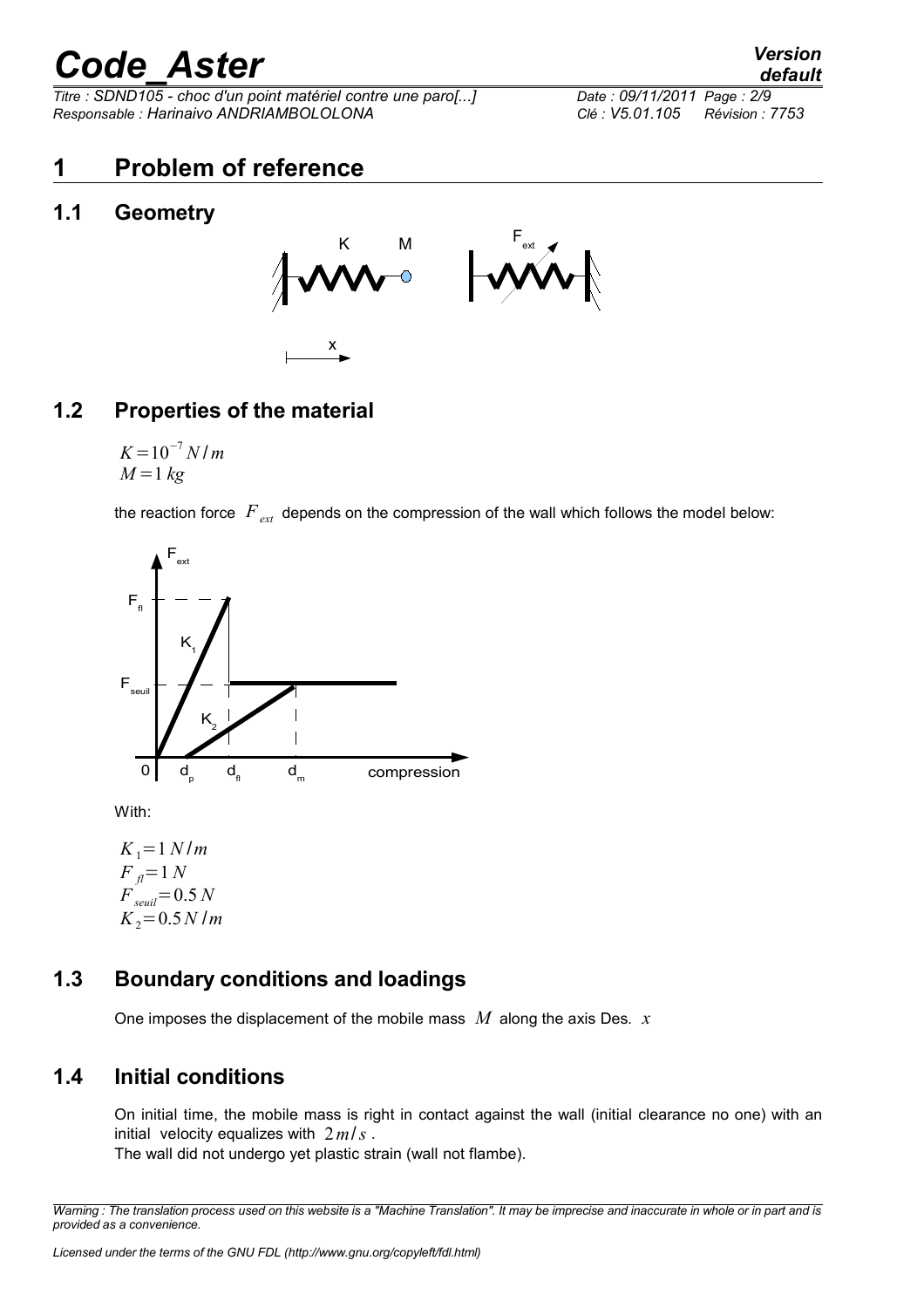*Titre : SDND105 - choc d'un point matériel contre une paro[...] Date : 09/11/2011 Page : 3/9 Responsable : Harinaivo ANDRIAMBOLOLONA Clé : V5.01.105 Révision : 7753*

### **2 Reference solution**

### **2.1 Method of calculating**

the problem consists in analyzing the response of a mobile mass subjected at an initial velocity nonzero and coming to shock against a wall which follows a constitutive law of type buckling.

The balance equation of the system is written:

$$
M\frac{\partial^2 x}{\partial t^2} + Kx = F_{ext} \tag{1}
$$

the resolution of (1) proceeds in several phases: before buckling of the wall, loading after buckling, unloading after buckling and coasting flight.

#### **2.1.1 First phase**

Before buckling, the reaction force is worth:  $\overline{F}_{ext}$   $=$   $K_{1}x$ 

The solution of the equation (1) is put in the following form:  $\; x(t) \!=\! A_1 \sin \omega_1 t \!+\! B_1 \cos \omega_1 t$ 

With: 
$$
\omega_1^2 = \frac{K + K_1}{M}
$$

By taking account as of initial conditions:  $x(0)=0$  and  $\frac{\partial x}{\partial t}(0)=v_0$ 

One identifies:  $A_1=$  $v<sub>0</sub>$  $\omega_{1}$ and:  $B_1 = 0$ That is to say:  $x(t) = \frac{v_0}{t}$  $\omega_{1}$  $\sin \omega_1 t$ 

One reaches the limiting threshold of buckling  $|F|_{fl}$  at time  $|t|_{fl}$  , such as:  $x(t|_{fl})$  =  $d_{fl}$  = *F fl*  $\frac{\mu}{K_1}$ .

From where: 
$$
t_{\hat{\jmath}} = \frac{1}{\omega_1} Arc \sin(\frac{F_{\hat{\jmath}} \omega_1}{K_1 v_0})
$$

and 
$$
\frac{\partial x}{\partial t}(t_{\text{A}}) = v_{\text{A}}
$$

#### **2.1.2 Second phase**

the following phase is the phase of loading after buckling; the reaction force is constant as long as the velocity remains positive. This reaction force is worth:  $F_{ext}=-F_{semi}$  and the solution of the equation

(1) is written: 
$$
x(t) = A_2 \sin \omega_0 t + B_2 \cos \omega_0 t - \frac{F_{seuil}}{M \omega_0^2}
$$
  
With:  $\omega_0^2 = \frac{K}{M}$ 

Like  $\,\omega_0^2\!\ll\!1$  , one can carry out a restricted development of the goniometrical functions.

*Warning : The translation process used on this website is a "Machine Translation". It may be imprecise and inaccurate in whole or in part and is provided as a convenience.*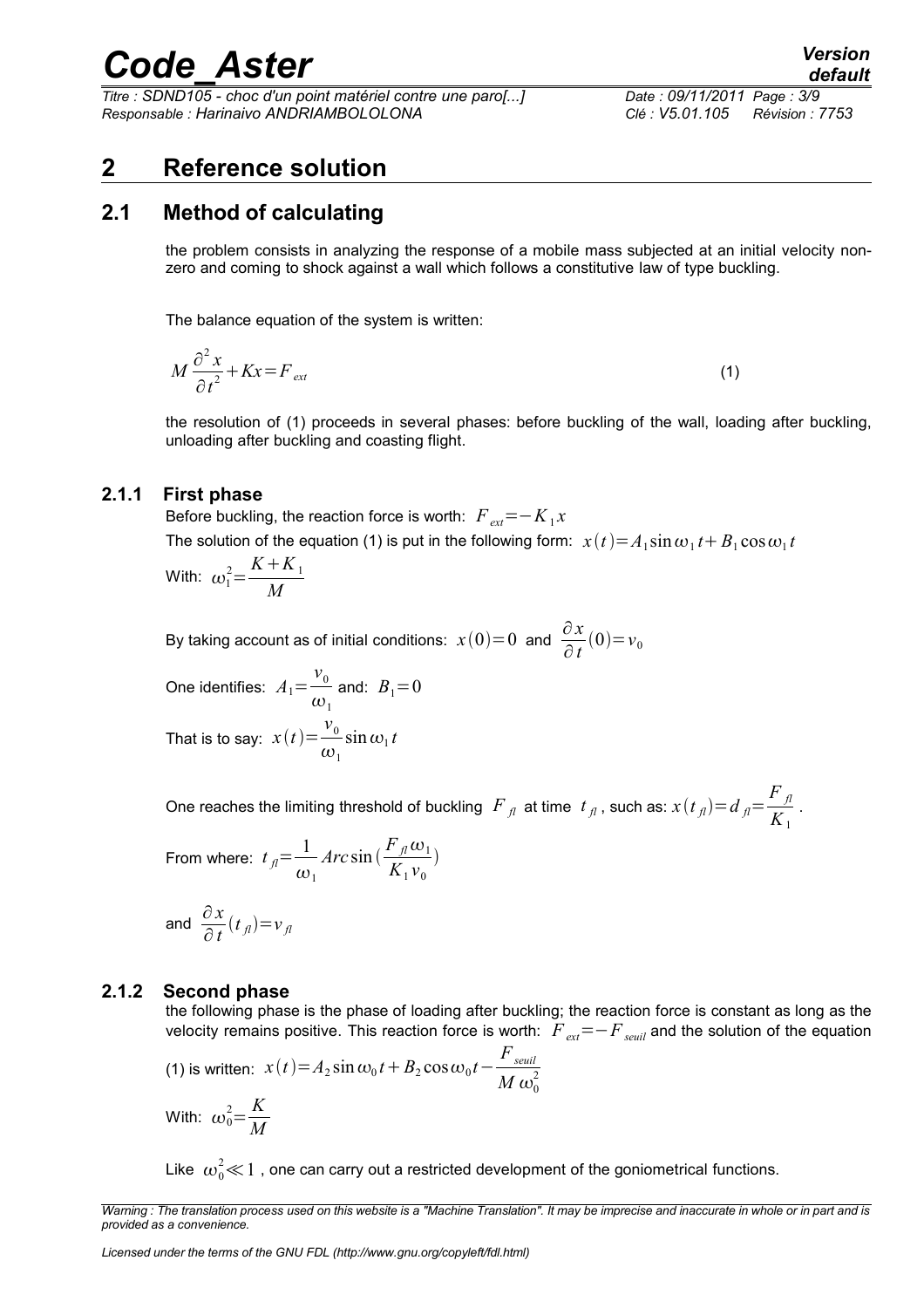*Titre : SDND105 - choc d'un point matériel contre une paro[...] Date : 09/11/2011 Page : 4/9 Responsable : Harinaivo ANDRIAMBOLOLONA Clé : V5.01.105 Révision : 7753*

That is to say:  $x(t) = A_{21}t^2 + B_{21}t + C_{21}$ 

By taking account as of initial conditions  $x(t_{\bar{J}})=d_{\bar{J}l}$  and  $\frac{\partial x}{\partial t}(t_{\bar{J}l})=v_{\bar{J}l}$  , one obtains:

$$
A_{21} = \left(\frac{v_{\jmath}t_{\jmath}}{2} - \frac{d_{\jmath}}{2} - \frac{F_{seuil}^2}{4M}\right)\omega_0^2 - \frac{F_{seuil}}{2M}
$$
  
\n
$$
B_{21} = v_{\jmath} + \frac{F_{seuil}t_{\jmath}}{M} + \left(d_{\jmath}t_{\jmath} - \frac{v_{\jmath}t_{\jmath}^2}{2}\right)\omega_0^2
$$
  
\n
$$
C_{21} = d_{\jmath} - \frac{F_{seuil}t_{\jmath}^2}{2M} - v_{\jmath}t_{\jmath} - \frac{d_{\jmath}t_{\jmath}^2}{2}\omega_0^2
$$

The time to which the velocity is cancelled is:  $t_m$ = $B_{21}$  $2A_{21}$ 

By neglecting the terms in  $\omega_0^2$  , one deduces:  $t_{\it m} \text{=} t_{\it fl} \text{+}$  $M v_{\hat{fl}}$  $\frac{J^{\mu}}{F_{seuil}}$  , and maximum displacement is worth:  $\ x(t_{_{m}})\text{=}d_{_{m}}$ 

That makes it possible to obtain the cumulated plastic strain:  $\,d\,_{p}\!=\!d_{\,m}\!-\!1$ *Fseuil*  $K_{2}$ 

#### **2.1.3 Third phase**

This phase corresponds to unloading, the reaction force is worth:  $\overline{F}_{\textit{ext}}{=}{-}K_{2}^{}(x{-}d_{_{p}^{}})$ 

The solution of the equation (1) is written:  $x(t) = A_3 \sin \omega_2 t + B_3 \cos \omega_2 t + \frac{K_2 d}{K_1 K}$  $K + K_2$ 

With: 
$$
\omega_2^2 = \frac{K + K_2}{M}
$$

By taking of account the initial conditions  $x(t_m)=d_m$  and  $\frac{\partial x}{\partial x}$  $\frac{\partial x}{\partial t}(t_m)=0$ ,

one obtains: 
$$
A_3 = (d_m - \frac{K_2 d_p}{K + K_2}) \sin \omega_2 t_m
$$
 and  $B_3 = (d_m - \frac{K_2 d_p}{K + K_2}) \cos \omega_2 t_m$ 

the reaction force is cancelled when the displacement of the material point reaches the value of the cumulated plastic strain  $\left. d\right. _{p}$  .

Like  $K \! \ll \! K_{2}$  , one makes the following approximation:  $\frac{{K}_{2} d_{p}}{K + K}$  $K + K_2$ ≈*d <sup>p</sup>*

Thus, the time  $|t_{\vec{d}}|$  which corresponds to the cancellation of the reaction force is such that:  $x(t_d) = d_p = A_3 \sin \omega_2 t_d + B_3 \cos \omega_2 t_d + d_p$ 

That is to say:  $\sin \omega_2 t_m \sin \omega_2 t_d + \cos \omega_2 t_m \cos \omega_2 t_d \!=\! \cos \omega_2 (t_d \!-\! t_m) \!=\! 0$ 

*Warning : The translation process used on this website is a "Machine Translation". It may be imprecise and inaccurate in whole or in part and is provided as a convenience.*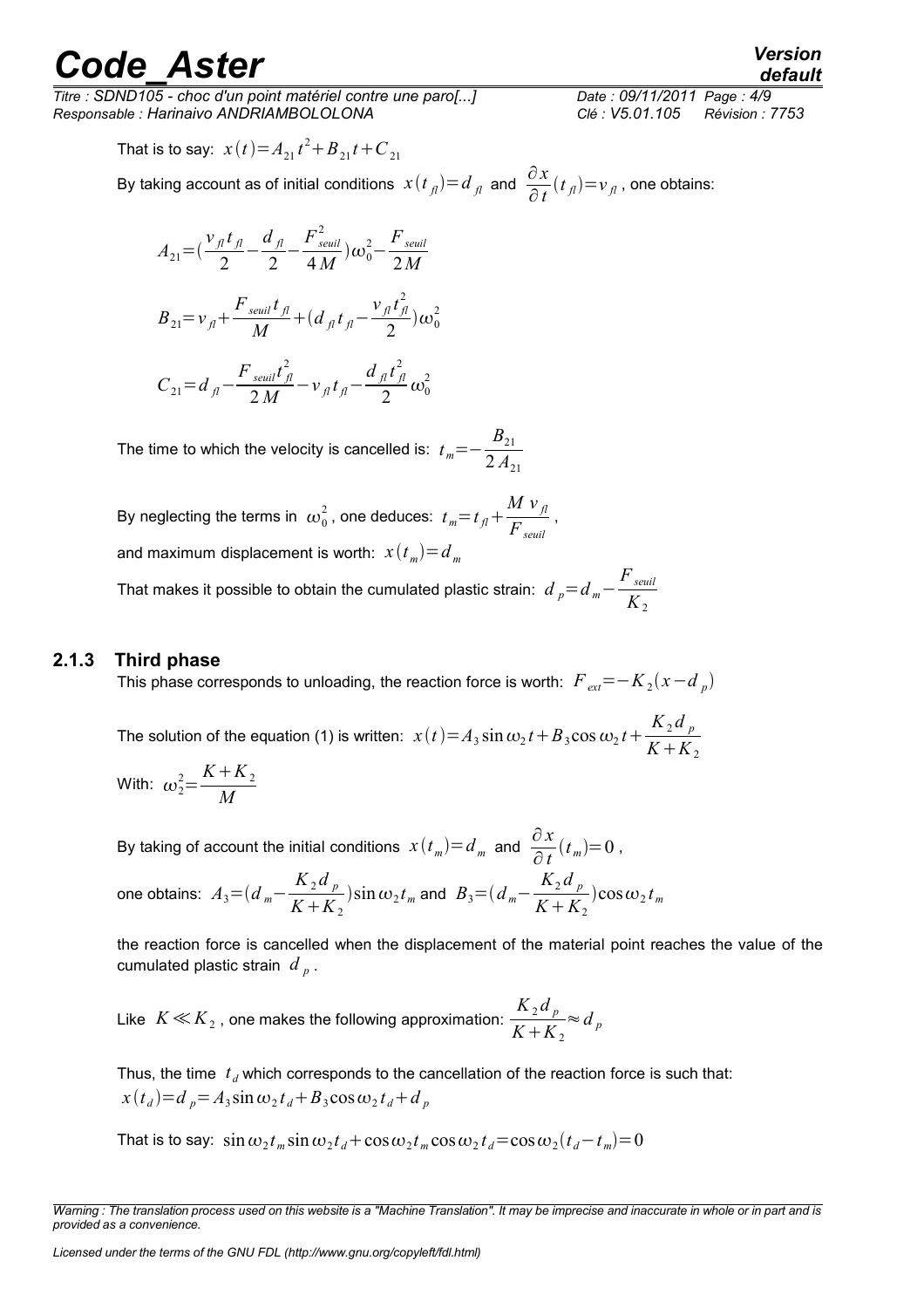*Titre : SDND105 - choc d'un point matériel contre une paro[...] Date : 09/11/2011 Page : 5/9 Responsable : Harinaivo ANDRIAMBOLOLONA Clé : V5.01.105 Révision : 7753*

From where: 
$$
t_d = t_m + \frac{\pi}{2 \omega_2}
$$

#### **2.1.4 Fourth phase**

the following phase corresponds to the phase of coasting flight  $F_{ext}=0$ .

The solution of the equation (1) is written:  $x(t) {=} A_4\sin\omega_0 t {+} B_4\cos\omega_0 t$ 

The initial conditions are:

$$
x(t_d) = d_p \text{ and: } \frac{\partial x}{\partial t}(t_d) = v_d = \omega_2 (x_m - \frac{K_2 d_p}{K + K_2}) \sin \omega_2 (t_m - t_d)
$$

What gives:

$$
A_4 = d_p \sin \omega_0 t_d + \frac{v_d}{\omega_0} \cos \omega_0 t_d
$$

$$
B_4 = d_p \cos \omega_0 t_d - \frac{v_d}{\omega_0} \sin \omega_0 t_d
$$

Like  $\omega_0^2{\ll}1$  , by carrying out a restricted development of the goniometrical functions until order 2, the solution is put in the following form:

 $x(t) = A_{41}t^2 + B_{41}t + C_{41}$ 

With:

$$
A_{41} = \frac{\omega_0^2}{2} [v_d t_d - d_p (1 - \frac{\omega_0^2 t_d^2}{2})]
$$
  

$$
B_{41} = d_p t_d \omega_0^2 + v_d (1 - \frac{\omega_0^2 t_d^2}{2})
$$

$$
C_{41} = d_p \left(1 - \frac{\omega_0^2 t_d^2}{2}\right) - v_d t_d
$$

By neglecting the terms in  $\ket{\omega_0^2}$  , one obtains:

$$
x(t) = v_d t + d_p - v_d t_d
$$

And one deduces time  $t_0$  from transition to the initial position ( $x=0$ ).

That is to say: 
$$
t_0 = t_d - \frac{d_p}{v_d}
$$

*Warning : The translation process used on this website is a "Machine Translation". It may be imprecise and inaccurate in whole or in part and is provided as a convenience.*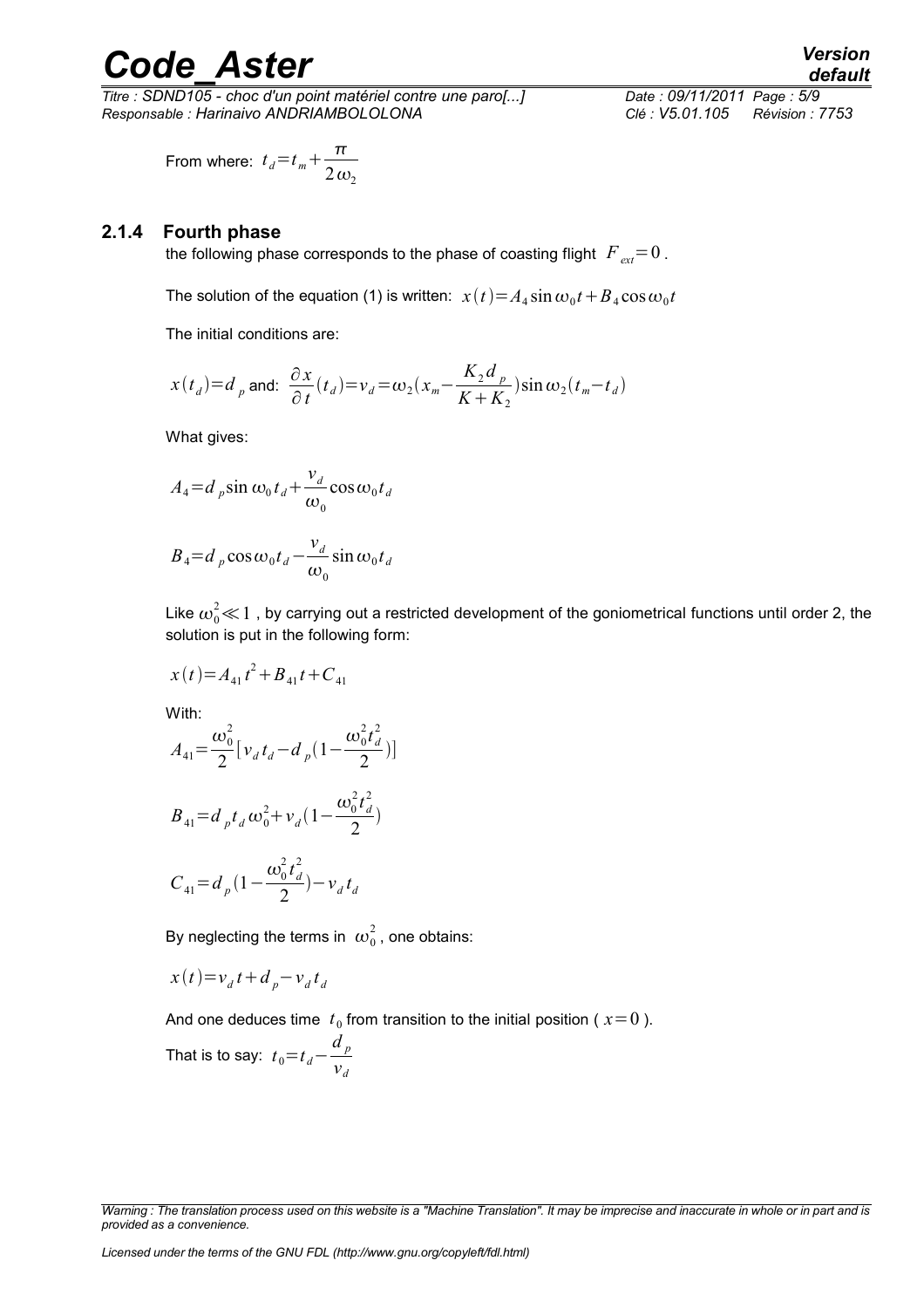*Titre : SDND105 - choc d'un point matériel contre une paro[...] Date : 09/11/2011 Page : 6/9 Responsable : Harinaivo ANDRIAMBOLOLONA Clé : V5.01.105 Révision : 7753*

### **2.2 Quantities and results of reference**

One proposes to test the following quantities:

- $t_{\parallel f}$  : time of beginning of buckling
- $d$   $_{p}$  : cumulated plastic strain

 $t_0$ : time of sharpening to the initial position (after buckling and discharge)

Taking into account the numerical values of the data input, one obtains:

 $t_{\parallel}=\frac{\pi}{6}$  $\frac{\pi}{6}$  (expressed in seconds)  $d_p = 3$  (expressed in meters)  $t_0 = \frac{\pi}{6}$  $\frac{\pi}{6}$ +2 $\sqrt{3}$ + $\frac{\pi+6}{\sqrt{2}}$  $\frac{1}{\sqrt{2}}$  (expressed in seconds)

### **2.3 Uncertainties on the solution**

the reference solution is analytical (with the second order near).

*Warning : The translation process used on this website is a "Machine Translation". It may be imprecise and inaccurate in whole or in part and is provided as a convenience.*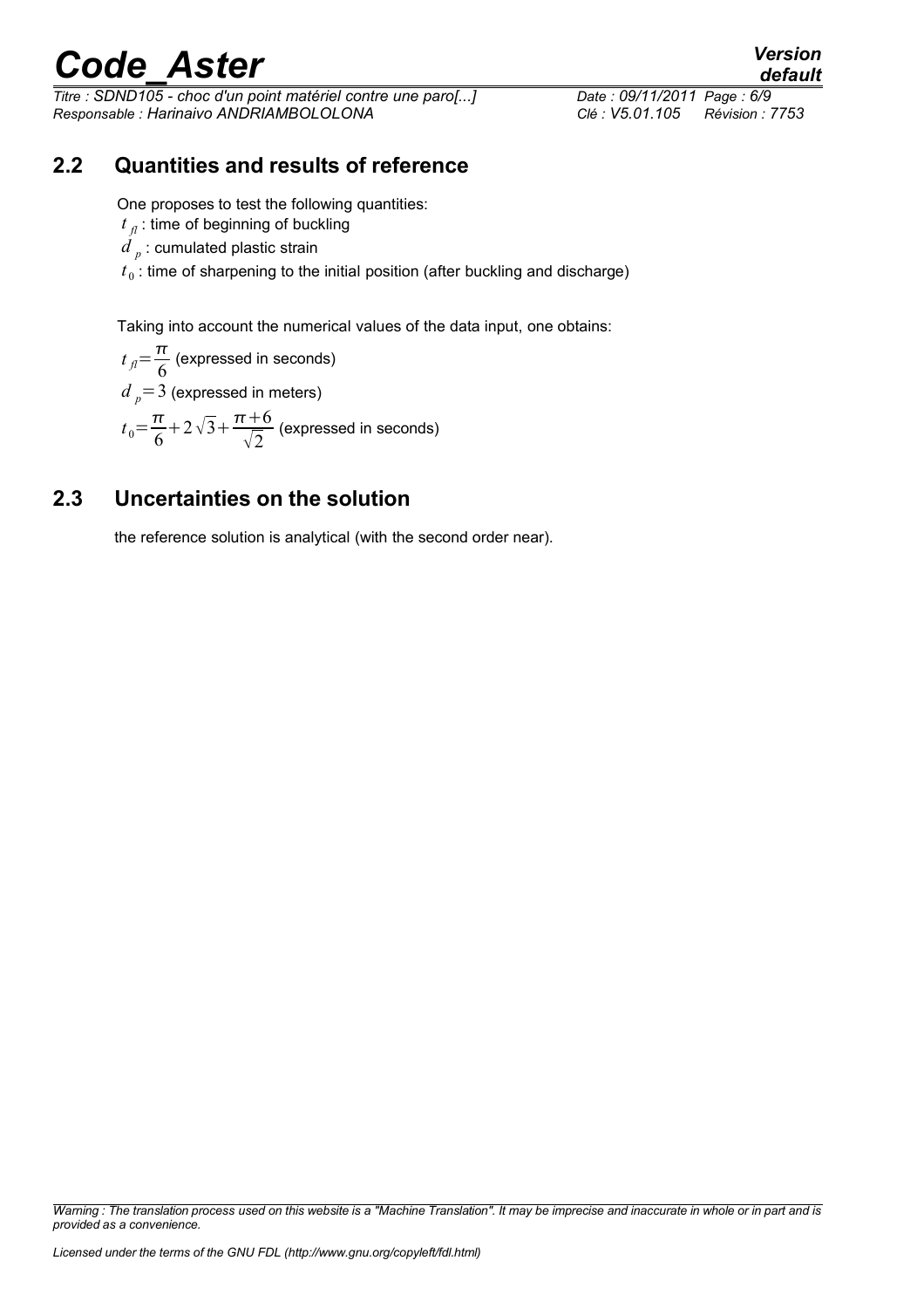*Titre : SDND105 - choc d'un point matériel contre une paro[...] Date : 09/11/2011 Page : 7/9 Responsable : Harinaivo ANDRIAMBOLOLONA Clé : V5.01.105 Révision : 7753*

### **3 Modelization A**

### **3.1 Characteristic of the modelization**

One models the system with a material point and an obstacle of the type PLAN\_Y.

One by means of evaluates the quantities obtained following buckling due to the shock key word FLAMBAGE of operator DYNA\_VIBRA.

One also checks the various methods of resolution (EULER, ADAPT\_ORDRE2 and DEVOGE). With adaptive time scheme ADAPT\_ORDRE2 one defines (in seconds):

•the time step initial one:  $NOT = 0.0002$ .

•the maximum value of time step: PAS MAXI =  $0.001$ ,

•the minimal value of time step: PAS MINI =  $2.E-8$ .

#### **3.2 Characteristics of the mesh**

Many nodes: 2 Number of mesh: 1 SEG2

### **3.3 Quantities tested and results**

One tests the values of the quantities related to the buckling of the wall.

| <b>Identification</b>                                      | <b>Reference</b> | <b>Aster</b>   | variation   |
|------------------------------------------------------------|------------------|----------------|-------------|
|                                                            |                  | 0.52411 S      | 0.097%      |
|                                                            | 3 m              | 2.998584 m     | 0.047%      |
| $x(t_0)=x(\frac{\pi}{6}+2\sqrt{3}+\frac{\pi+6}{\sqrt{2}})$ | 0 m              | $-2.154$ E-3 m | $2.2$ E-3 m |

*Warning : The translation process used on this website is a "Machine Translation". It may be imprecise and inaccurate in whole or in part and is provided as a convenience.*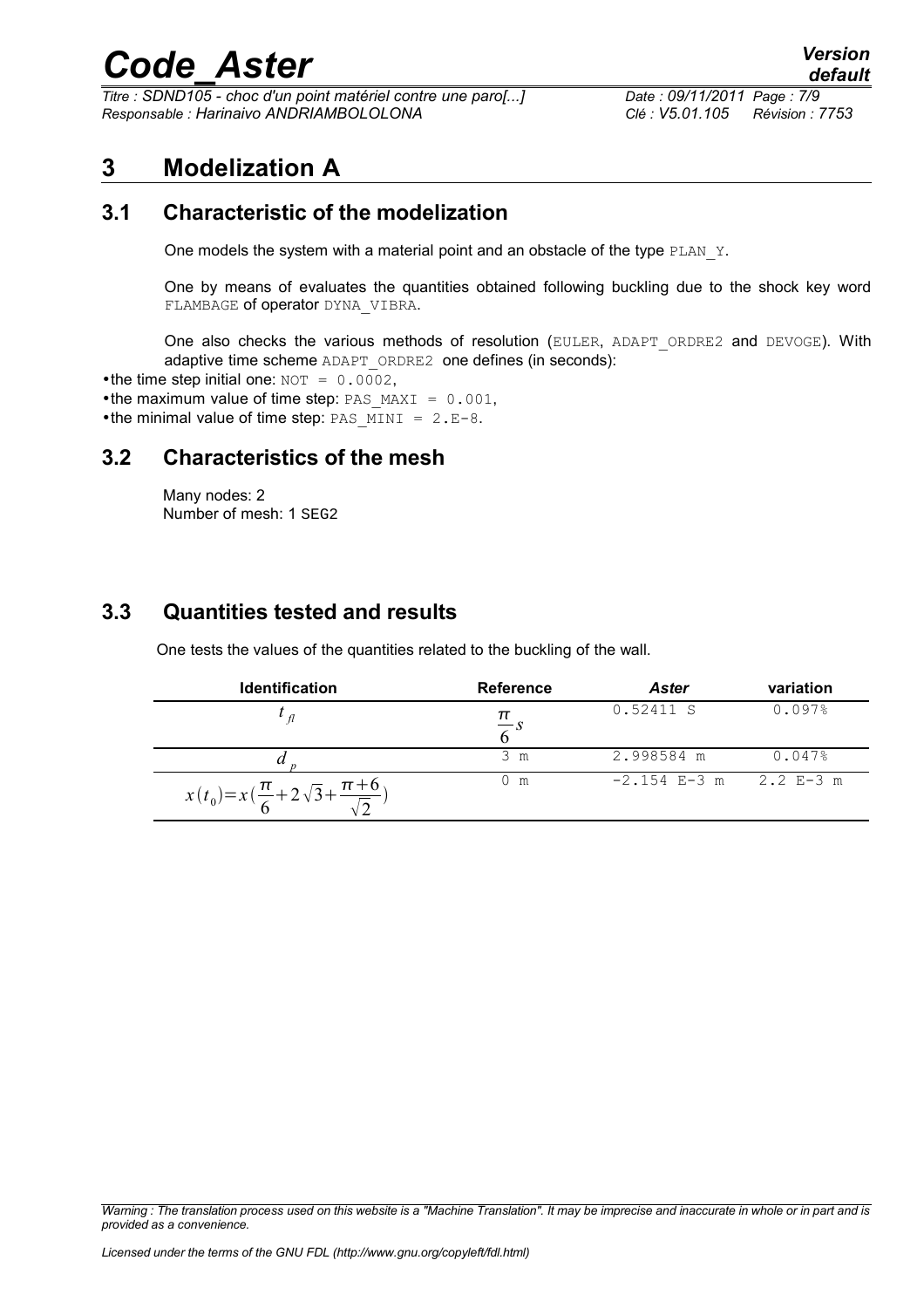*Titre : SDND105 - choc d'un point matériel contre une paro[...] Date : 09/11/2011 Page : 8/9 Responsable : Harinaivo ANDRIAMBOLOLONA Clé : V5.01.105 Révision : 7753*

### **4 Modelization B**

### **4.1 Characteristic of the modelization**

For this modelization, one considers two mobile material points according to the following diagram:

$$
\left\{\begin{matrix} \sum_{x}^{K} & \mathbf{M} & \mathbf{M} & \mathbf{K} \\ \mathbf{M} & \mathbf{M} & \mathbf{M} & \mathbf{M} \\ \mathbf{M} & \mathbf{M} & \mathbf{M} & \mathbf{M} \end{matrix}\right\}
$$

The system is perfectly symmetric. One obtains the same formulation as the modelization A if one Indeed chooses normal stiffness of shock equal to half of the stiffness chosen for modelization

A., if one notes:  $x_2 = -x_3 = x$ The reaction force  $F_{ext}$  is put in the following form:

During the first phase:  $\overline{F}_{ext}$ =− $K_1(x_2 - x_3)$ =−2 $K_1x$ During the second phase:  $F_{ext}=-F_{seuil}$ During the third phase:  $F_{ext}$ =− $K_2(x_2 - x_3 - 2 d_p)$ =−2 $K_2(x - d_p)$ During the fourth phase:  $F_{ext}=0$ 

One models the problem with an obstacle of the type BI\_PLAN\_Y.

At initial time, the two material points are in contact with an initial velocity equal to 2*m*/*s* .

One by means of evaluates the quantities obtained following buckling due to the shock key word FLAMBAGE of operator DYNA\_VIBRA, with time schemes EULER and ADAPT\_ORDRE2.

With adaptive time scheme ADAPT\_ORDRE2 one defines (in seconds):

•the time step initial one:  $NOT = 0.001$ , •the maximum value of time step: PAS MAXI =  $0.005$ .

### **4.2 Characteristics of the mesh**

Many nodes: 4 Number of meshes: 2 SEG2

### **4.3 Quantities tested and results**

One tests the values of the quantities related to the behavior of buckling during the shock.

| <b>Identification</b>                                      | <b>Reference</b> | <b>Aster</b>                | variation |
|------------------------------------------------------------|------------------|-----------------------------|-----------|
|                                                            |                  | 0.524 S                     | 0.077%    |
|                                                            | 3 m              | 2.9984 m                    | 0.052%    |
| $x(t_0)=x(\frac{\pi}{6}+2\sqrt{3}+\frac{\pi+6}{\sqrt{2}})$ | $0 \text{ m}$    | $-1.930$ E-3 m $1.93$ E-3 m |           |

*Warning : The translation process used on this website is a "Machine Translation". It may be imprecise and inaccurate in whole or in part and is provided as a convenience.*